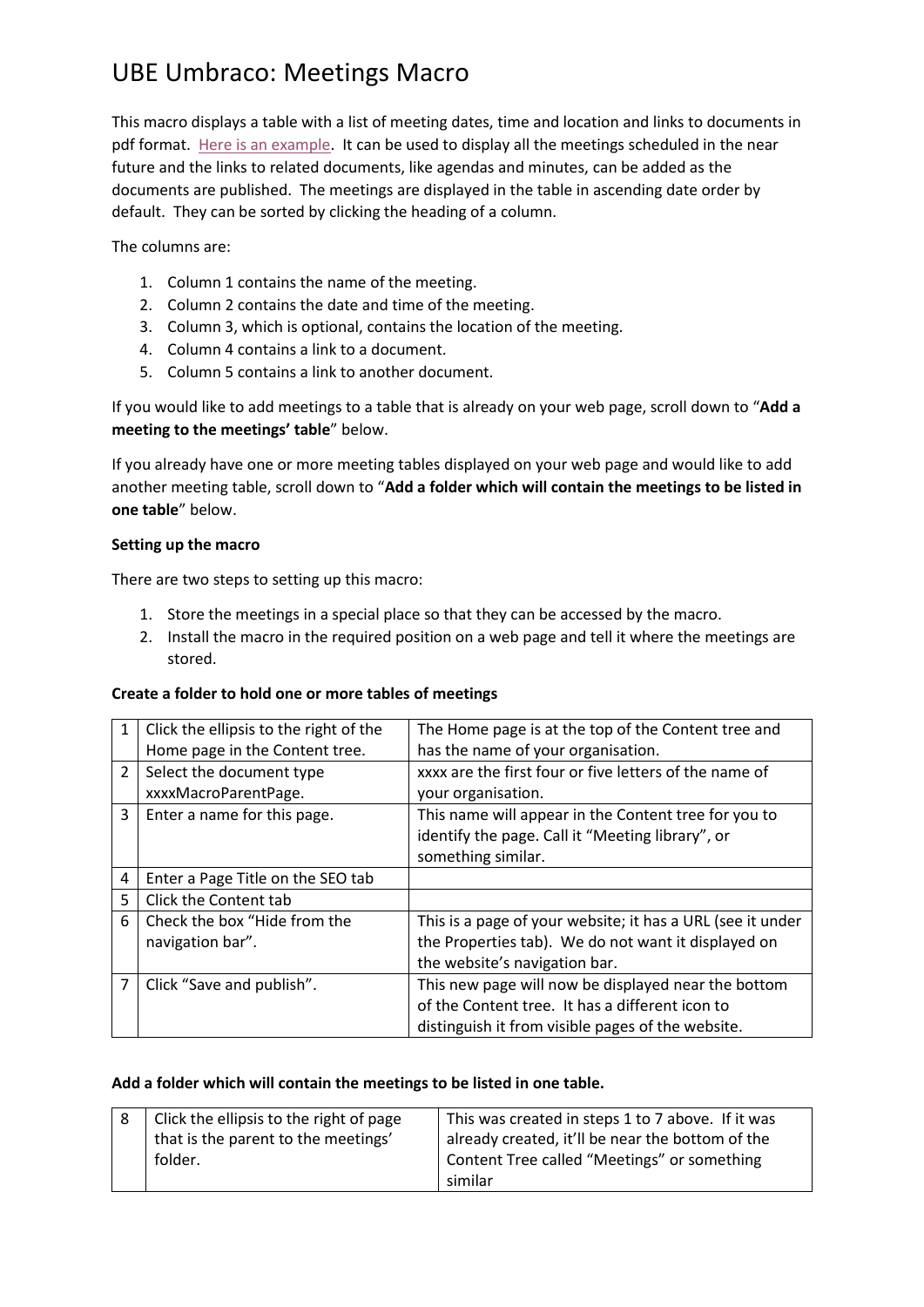## UBE Umbraco: Meetings Macro

| 9  | Click the "Meeting folder" document      | This creates a folder into which the meetings will |
|----|------------------------------------------|----------------------------------------------------|
|    | type.                                    | be added.                                          |
| 10 | Give the meeting folder a name that      | Type the name at the top of the page over "Enter a |
|    | identifies the meetings to be added like | name".                                             |
|    | "Meetings in 2017", for example.         |                                                    |
| 11 | Click "Save and publish".                |                                                    |

### **Add a meeting to the meetings' table.**

| 12 | Click the ellipsis next to the  |                                                               |
|----|---------------------------------|---------------------------------------------------------------|
|    | folder meetings' folder.        |                                                               |
| 13 | Click the "Meeting detail"      | This only appears in the back office Content tree to help you |
|    | document type. Enter a name     | identify the content of this page.                            |
|    | at the top of the main panel.   |                                                               |
| 14 | Click the "Meeting, when,       | The name of the meeting and the Date and Time are             |
|    | location" tab and complete      | required but the Location field is optional.                  |
|    | the fields                      |                                                               |
| 15 | Click the "Document 1" tab.     | The document can be added later when it is available.         |
| 16 | Click the "+" inside the dotted | The Media contents opens in a panel on the right hand side    |
|    | box labelled "Document 1        | of the window to browse and select the required document.     |
|    | file".                          | If it hasn't yet been uploaded, browse the required folder    |
|    |                                 | and click "Upload" top right.                                 |
| 17 | Give Document 1 a name.         |                                                               |
| 18 | Click the "Document 2" tab.     | The document can be added later when it is available.         |
| 19 | Click the "+" inside the dotted | The Media contents opens in a panel on the right hand side    |
|    | box labelled "Document 2        | of the window to browse and select the required document.     |
|    | file".                          | If it hasn't yet been uploaded, browse the required folder    |
|    |                                 | and click "Upload" top right.                                 |
| 20 | Give the Document 2 a name.     |                                                               |
| 21 | Click "Save and Publish".       |                                                               |
|    |                                 |                                                               |

### **Now you've stored the meeting(s) to be used by the macro, install the macro on the web page where the Meetings are to be displayed as follows:**

| 22 | Click the page where the Meetings      |                                                      |
|----|----------------------------------------|------------------------------------------------------|
|    | are to be displayed.                   |                                                      |
| 23 | On the Content tab, click the $+$ sign |                                                      |
|    | where the macro is to be installed.    |                                                      |
| 24 | Click Macro.                           | A panel displays on the right hand side with a drop- |
|    |                                        | down list of macros.                                 |
| 25 | In the macro drop-down list, select    | The panel will now say "Select the parent page that  |
|    | the macro named "Meetings".            | contains the meetings" with "+ Add" below it.        |
| 26 | Click "Add" under "Select the parent   | Your Content tree will display.                      |
|    | page that contains the meetings".      |                                                      |
| 27 | Expand the Content tree and click the  |                                                      |
|    | folder that contains the meetings      |                                                      |
|    | required.                              |                                                      |
| 28 | Enter the number of rows to be         | If there are more meetings than the number of rows   |
|    | displayed in the table                 | entered, the user will be able to scroll to the      |
|    |                                        | remaining meetings.                                  |